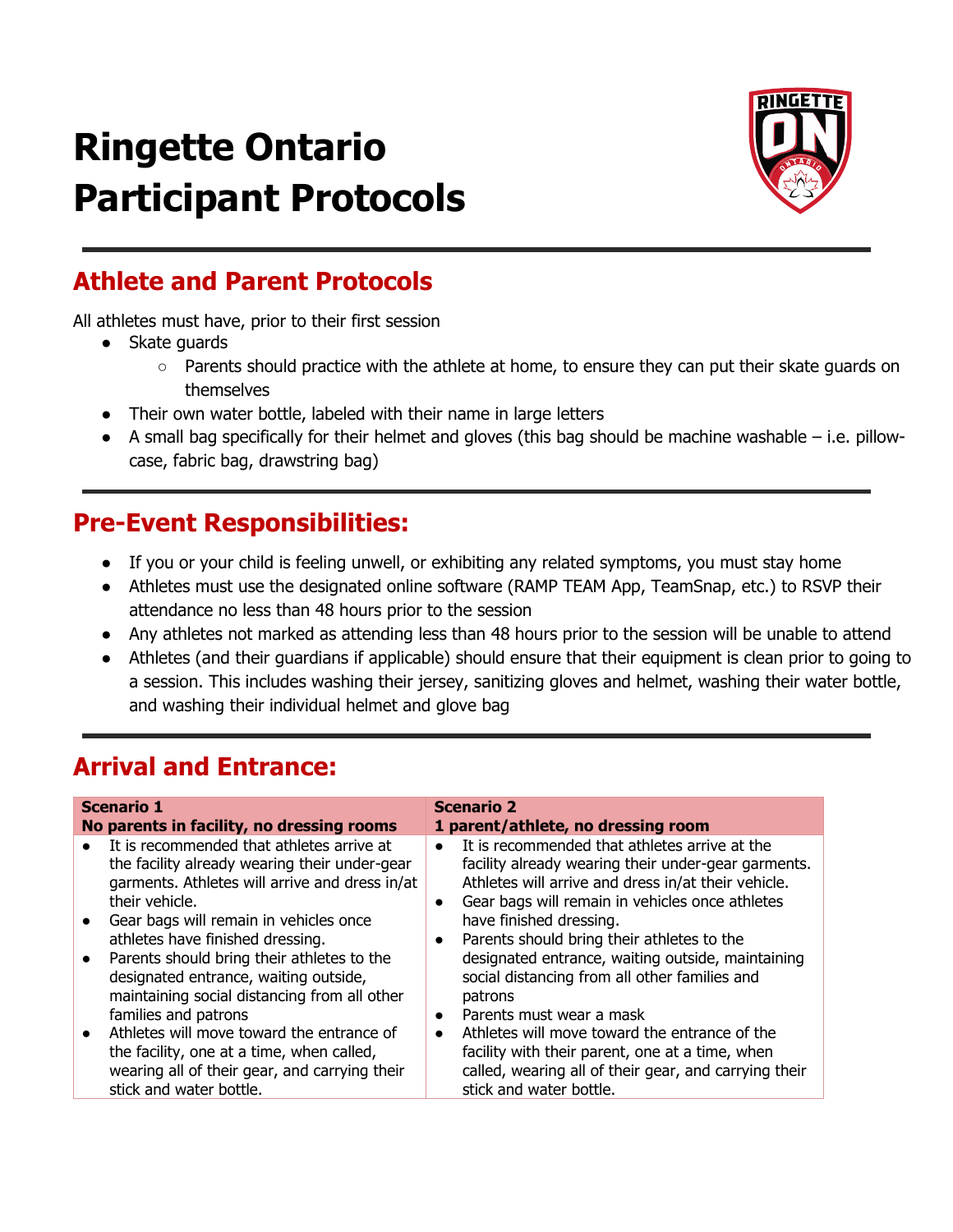| Athletes will line up with their parent, with a 2-                                                                                                                                                                                                                                                                                         |
|--------------------------------------------------------------------------------------------------------------------------------------------------------------------------------------------------------------------------------------------------------------------------------------------------------------------------------------------|
| metre distance between (athletes should not be<br>able to reach out with their stick, and touch<br>another athlete's stick), and follow their coach into<br>the facility<br>Parents will follow their athletes into the facility,<br>and then proceed to the designated viewing area,<br>maintaining social distance and following signage |
| and quidelines                                                                                                                                                                                                                                                                                                                             |
|                                                                                                                                                                                                                                                                                                                                            |

# **During Session:**

| <b>Scenario 1</b><br>No parents in facility, no dressing rooms                                                                                                                                                                                                                                                                                                                                                                                                                                                                                                                                                                                                                                                                                                           | <b>Scenario 2</b><br>1 parent/athlete, no dressing room                                                                                                                                                                                                                                                                                                                                                                                                                                                                                                                                                                                                                                                                                                                                                                                                                                                      |  |  |
|--------------------------------------------------------------------------------------------------------------------------------------------------------------------------------------------------------------------------------------------------------------------------------------------------------------------------------------------------------------------------------------------------------------------------------------------------------------------------------------------------------------------------------------------------------------------------------------------------------------------------------------------------------------------------------------------------------------------------------------------------------------------------|--------------------------------------------------------------------------------------------------------------------------------------------------------------------------------------------------------------------------------------------------------------------------------------------------------------------------------------------------------------------------------------------------------------------------------------------------------------------------------------------------------------------------------------------------------------------------------------------------------------------------------------------------------------------------------------------------------------------------------------------------------------------------------------------------------------------------------------------------------------------------------------------------------------|--|--|
|                                                                                                                                                                                                                                                                                                                                                                                                                                                                                                                                                                                                                                                                                                                                                                          |                                                                                                                                                                                                                                                                                                                                                                                                                                                                                                                                                                                                                                                                                                                                                                                                                                                                                                              |  |  |
| Maintain Social Distance of 2 metres at all<br>$\bullet$<br>times<br>Athletes are not to share water bottles or<br>equipment<br>Athletes will not move or touch the ring,<br>$\bullet$<br>cones, or other game equipment with their<br>hands or gloves<br>Athletes will follow the direction of coaches<br>and team staff<br>If any athlete needs their parent for an<br>$\bullet$<br>emergency, or equipment malfunction, they<br>will tell the designated manager off ice, who<br>will communicate to their parent who is<br>outside the facility. The athlete will follow<br>facility guidelines to meet with their parent (ie.<br>meet parent in lobby in designated area, or<br>parent will be led by the team manager into<br>the arena to meet with their child). | Maintain Social Distance of 2 metres at all times<br>$\bullet$<br>Athletes are not to share water bottles or<br>$\bullet$<br>equipment<br>Athletes will not move or touch the ring, cones,<br>$\bullet$<br>or other game equipment with their hands or<br>gloves<br>Athletes will follow the direction of coaches and<br>$\bullet$<br>team staff<br>If any athlete needs their parent for an<br>$\bullet$<br>emergency, or equipment malfunction, they will<br>tell the designated manager off ice, who will<br>communicate to their parent who is in the<br>designated viewing area. The athlete will follow<br>facility guidelines to meet with their parent (ie.<br>meet parent in lobby in designated area, or<br>parent will be led by the team manager into an<br>area where they can meet with their child).<br>Parents will remain in the designated viewing<br>area for the duration of the session |  |  |

## **Exit & Departure:**

| <b>Scenario 1</b>                                                                                                                                                                                                                                                                                                                                                                                                                                                 | <b>Scenario 2</b>                                                                                                                                                                                                                                                                                                                                                                                                                                                                                                                                  |
|-------------------------------------------------------------------------------------------------------------------------------------------------------------------------------------------------------------------------------------------------------------------------------------------------------------------------------------------------------------------------------------------------------------------------------------------------------------------|----------------------------------------------------------------------------------------------------------------------------------------------------------------------------------------------------------------------------------------------------------------------------------------------------------------------------------------------------------------------------------------------------------------------------------------------------------------------------------------------------------------------------------------------------|
| No parents in facility, no dressing rooms                                                                                                                                                                                                                                                                                                                                                                                                                         | 1 parent/athlete, no dressing room                                                                                                                                                                                                                                                                                                                                                                                                                                                                                                                 |
| Athletes will put their skate guards on,<br>$\bullet$<br>unassisted<br>Athletes will line up, single file, with a 2-metre<br>$\bullet$<br>distance between (athletes should not be able<br>to reach out with their stick, and touch<br>another athlete's stick), and follow their coach<br>out of the facility<br>Parents should come to the designated pick up<br>area, maintaining social distance from other<br>families and patrons, and wait for their child | Athletes will line up, single file, with a 2-metre<br>$\bullet$<br>distance between (athletes should not be able to<br>reach out with their stick, and touch another<br>athlete's stick), and be called to walk to their<br>parent<br>Athlete will put on skate guards, and exit the<br>$\bullet$<br>facility with their parent, remaining in their full<br>gear, and following signage<br>Athlete's should place their helmet, gloves and<br>$\bullet$<br>water bottle into their small storage bag, and<br>place that bag inside their gear bag. |